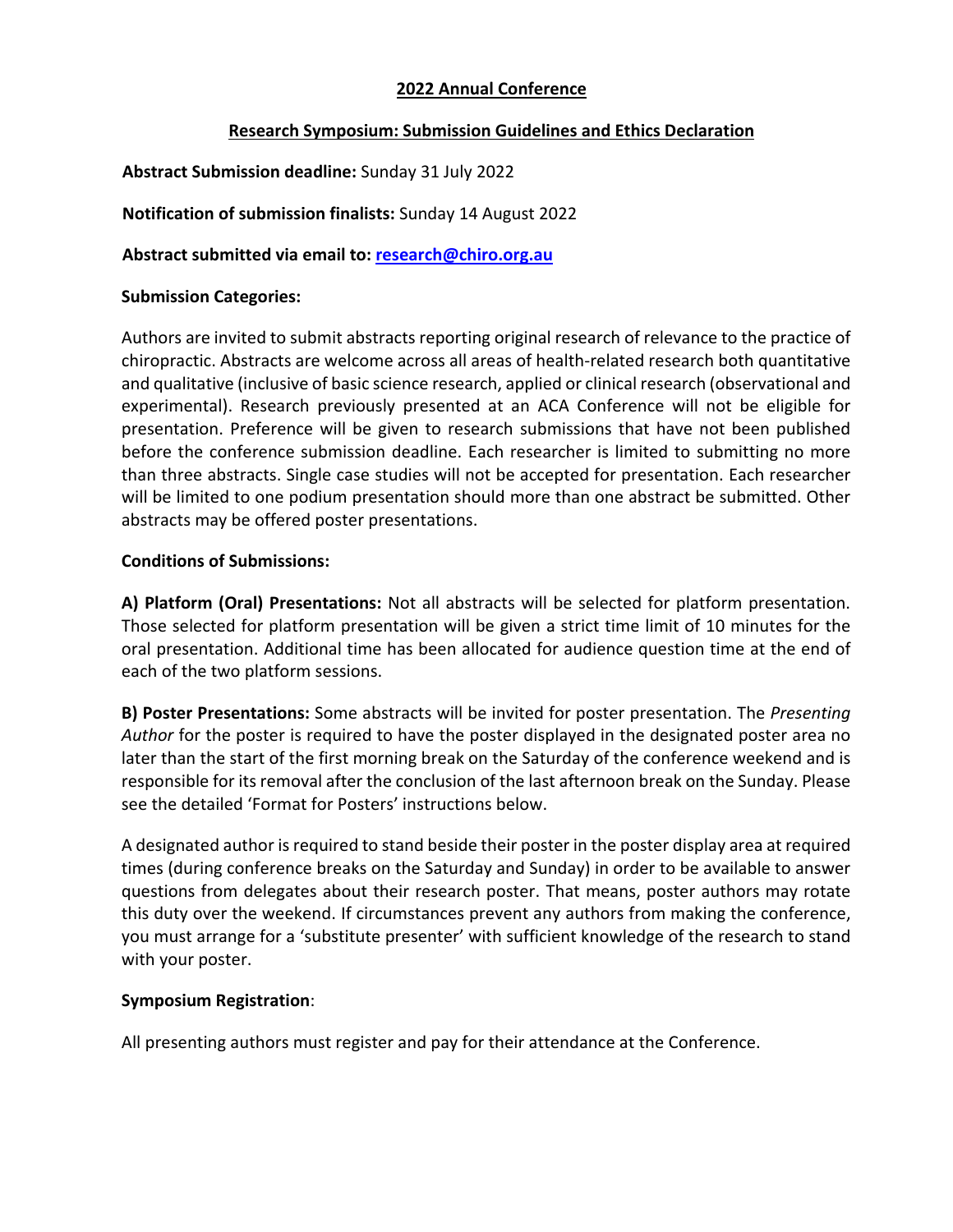#### **Abstract submissions instructions:**

All abstracts should be submitted electronically as a Word (.doc) file by **Sunday 31 July 2022 to [research@chiro.org.au.](mailto:research@chiro.org.au)** Be sure to indicate on the *Abstract Cover Page* whether the abstract submitted is for a podium (oral), poster or for either. Please check you have received a confirmation email indicating we have received your submission. If you have not received a confirmation of receipt email within 48 hours of submitting your Abstract, please contact **[research@chiro.org.au](mailto:research@chiro.org.au)** to confirm it has been received.

a) Format: Abstracts submitted must not exceed 350 words (not including, Abstract Title, Authors, Affiliations, Funding acknowledgement and references) and should be typed, double spaced, in 12-point Arial font. Up to 5 references can be cited and listed at the end of the body of the abstract. Authors should use the Vancouver citation style. The abstracts should NOT include figures, tables or diagrams. Abstracts should be structured using the following headings:

**1. Title** should be in sentence case.

**2. Objectives** (includes the background and study purpose, aim and or hypothesis)

*3. Methods* (includes the study design, setting, methods)

*4. Results* (includes the main findings including summary statistics when appropriate)

*5. Discussion/Conclusion* (primary conclusions and potential recommendations based upon study findings that relate directly to the study purpose).

*b)* **Authorship confirmation:** The *Presenting Author*, is responsible for the content and presentation of the submitted research including the completion of the ethics declaration we provide. Abstracts will **NOT** be considered for presentation unless accompanied by completed ethics declaration page and *Abstract Cover Page*.

**c) Ethics declaration:** This requires you to include in your application a completed 'ethics declaration' page signed and dated by the Senior Author. Please state and sign where ethics was not required for the research submitted.

**d) PowerPoint files:** Presenters of research accepted for Podium (oral) presentation must bring a copy on a USB stick on the day of their presentation at the START of the break prior to the event commencing.

#### **Review Process:**

Clinicians, students (undergraduate/postgraduate) and senior researchers are encouraged to participate. All submissions will be evaluated by an independent and blinded scientific panel. Abstract submissions will be selected and scored based upon a criteria scoring system including practical significance, originality, scientific quality and presentation of the work. You may indicate whether you prefer the abstract to be Podium or Poster or either. The scientific panel will further advise on which accepted abstracts will be presented as an oral platform or as a poster presentation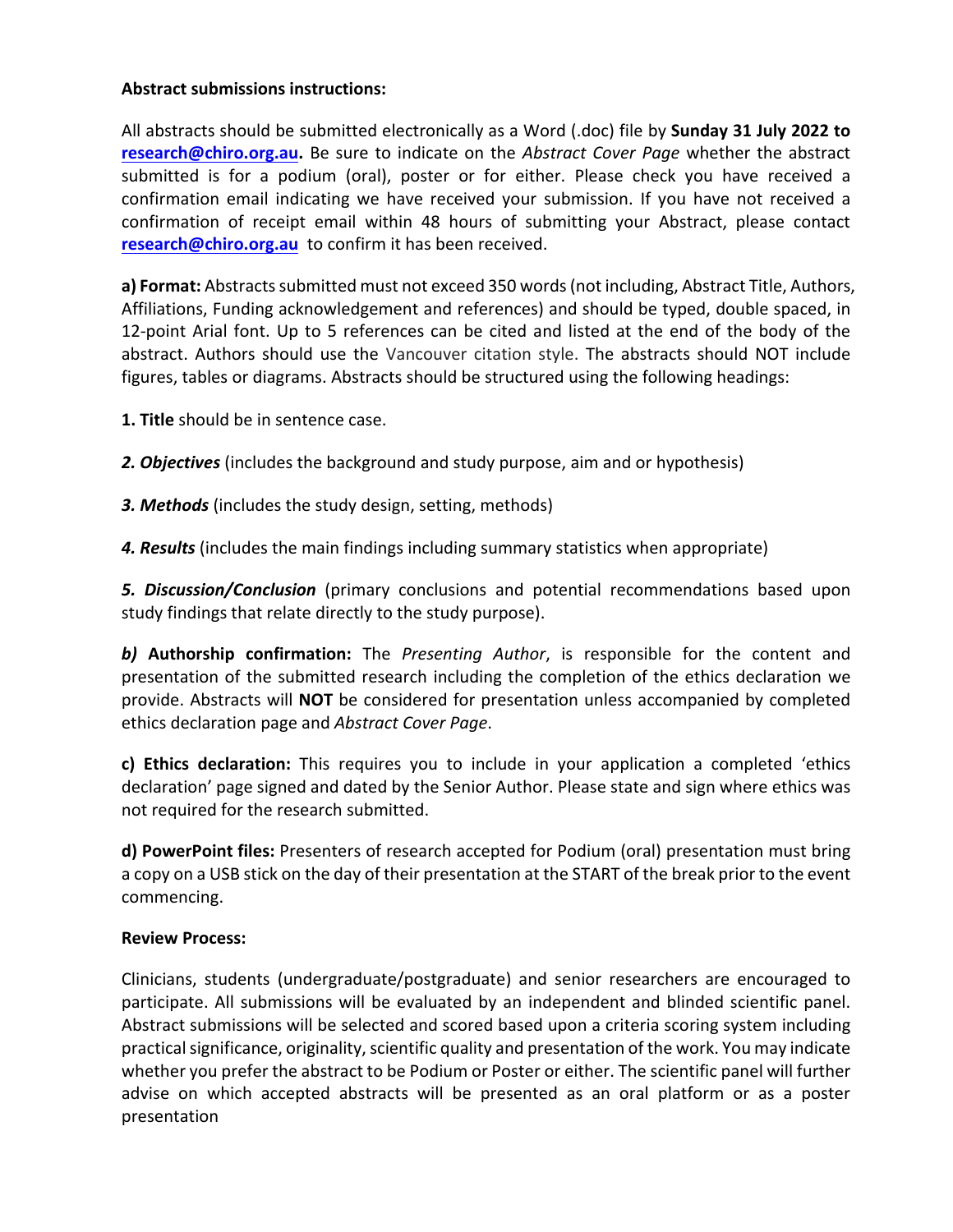| <b>Abstract Cover Page: Please complete with submission.</b> |                                                                                    |
|--------------------------------------------------------------|------------------------------------------------------------------------------------|
| 1.                                                           | Name of the agreed author to represent this paper:                                 |
| 2.                                                           | Contact details (email and phone):                                                 |
| 3.                                                           | Abstract title:                                                                    |
|                                                              |                                                                                    |
|                                                              |                                                                                    |
|                                                              | 4. Author contributions (names of all authors underlining the first Authors name): |
|                                                              |                                                                                    |
|                                                              |                                                                                    |
| 5.                                                           | Presenting authors current educational status:                                     |
|                                                              | Undergraduate student                                                              |
|                                                              | Graduate student (Master of Research or PhD)                                       |
|                                                              | Post graduate or senior researcher                                                 |
| 6.                                                           | This submission is made available for:                                             |
|                                                              | Either podium or poster consideration<br>Podium<br>Poster                          |
|                                                              | 7. Funding acknowledgement(s) if applicable:                                       |
|                                                              |                                                                                    |
|                                                              | 8. Conflict of interest statement(s) if applicable:                                |
|                                                              |                                                                                    |
|                                                              |                                                                                    |
| Signed:                                                      | Date:                                                                              |
| Print Name of author representing this submission:           |                                                                                    |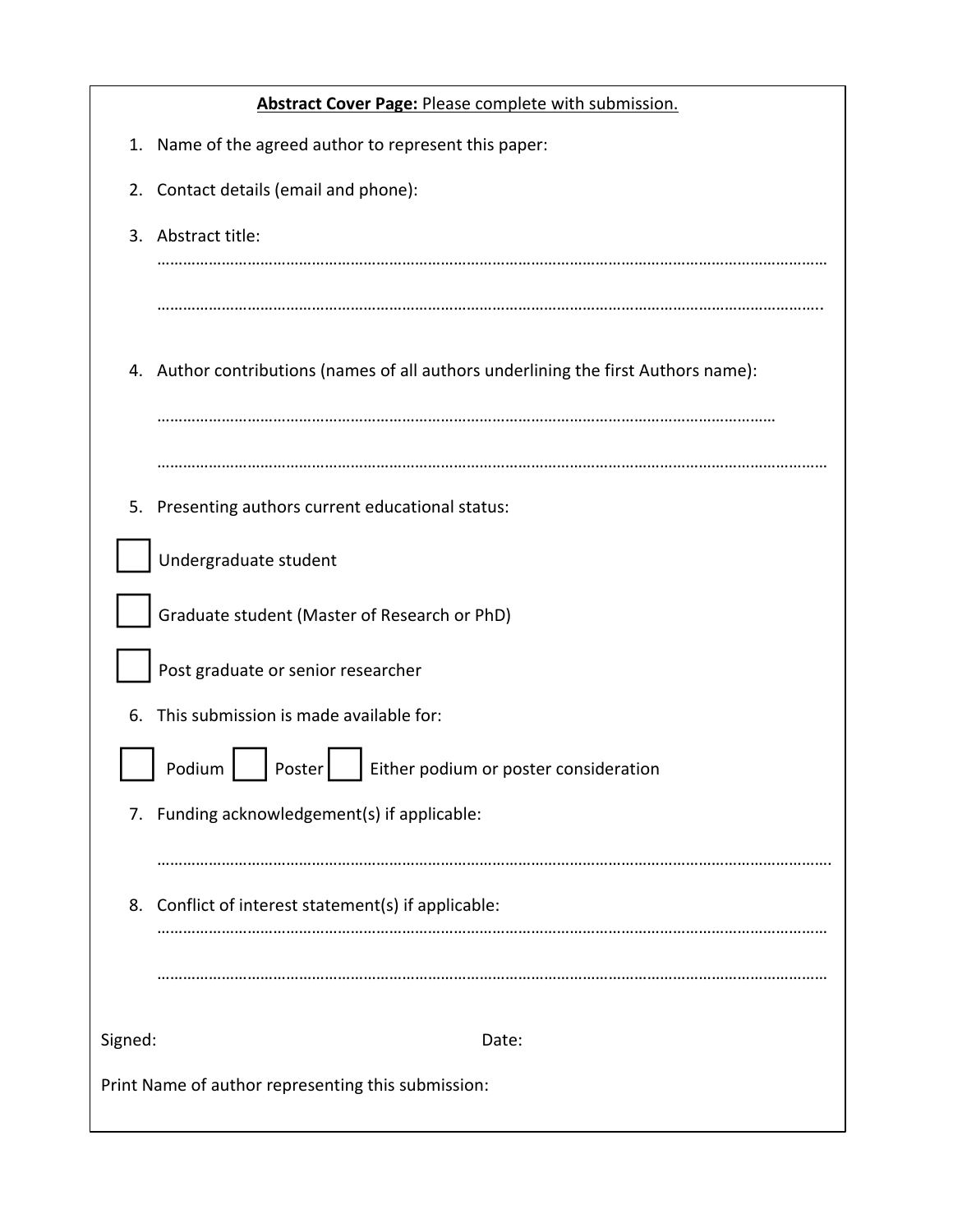# **Ethics Declaration:** Please complete with submission.

I (Print name):

Being the author responsible for presenting the research submitted for the ACA Research Symposium under the Abstract title:

Confirm, on behalf of and with the agreement of All Authors, that the research reported in this Abstract was conducted after first obtaining ethical approval from the following Research Ethics Committee to conduct the reported research:

Print name of ethics committee here (if applicable):

Print ethics approval number here (if applicable):

I confirm that; (tick the appropriate section(s))

 Our research involving humans was conducted in accordance with the Australian Health Ethics Committee (AHEC) *National Statement on Ethical Conduct in Human Research.2007 (Updated 2014)*

[\(https://www.nhmrc.gov.au/guidelines-publications/e72\).](https://www.nhmrc.gov.au/guidelines-publications/e72))

 Our research involving the use of animals was conducted according to the *Australian code for the care and use of animals for scientific purposes 8th edition (2013) (*<https://www.nhmrc.gov.au/guidelines-publications/ea28>*).*

*(Please be sure to consult the above links for Australian-based research or seek academic advice regarding ethical matters where needed. It is important that the research submitted meets Australian standards for ethical research)*

Please tick this box if the lead author of your submission paper is not Australian and was required to meet different national ethical requirements outside Australia. Please provide further details of the country and the national ethics code where ethics approval was provided for your submission. These standards will be reviewed against current Australian standards before submission approval is given.

The conduct of this research did not require ethical approval.

Signed: Date:

Print Name of author representing this submission: